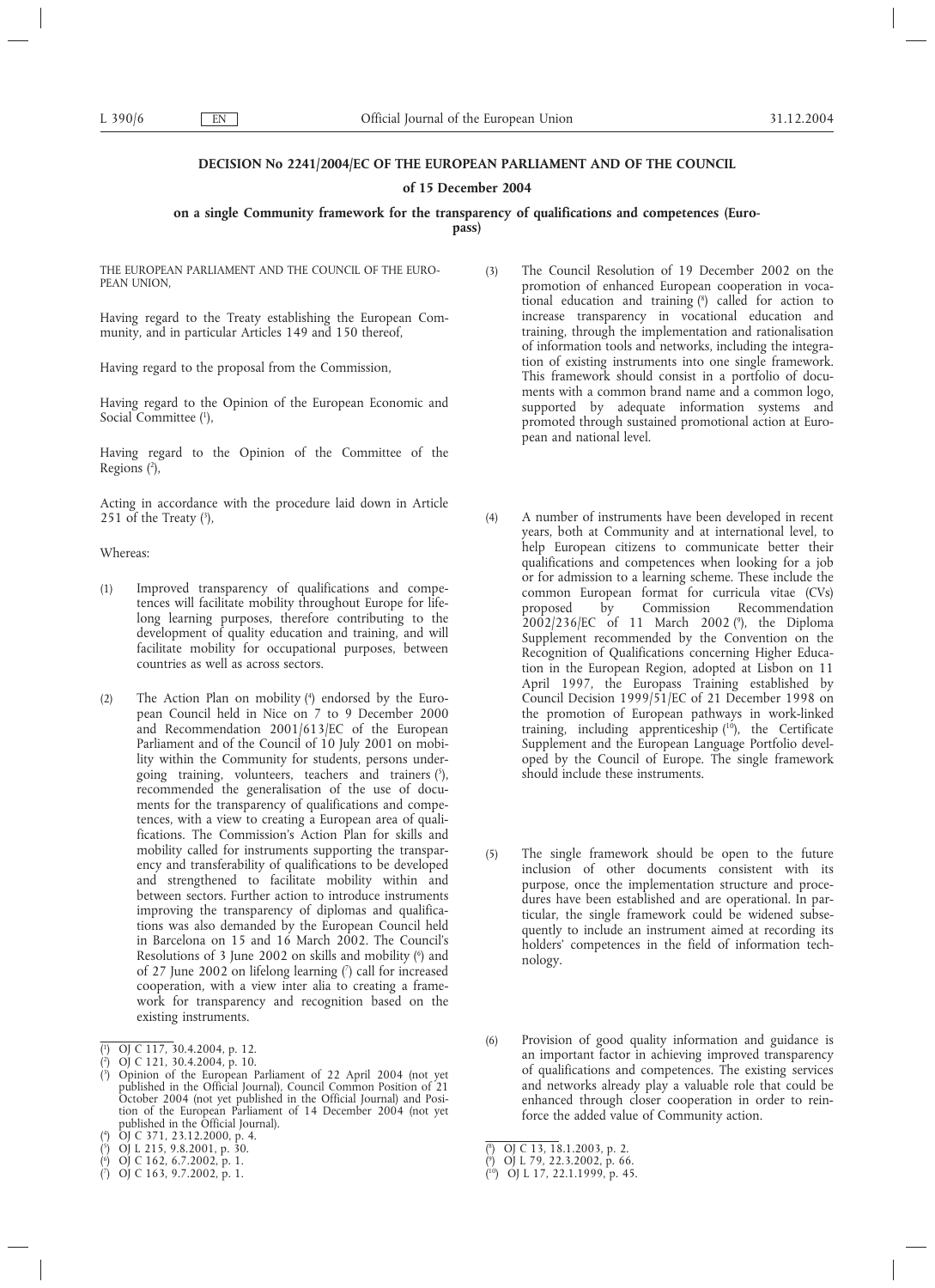- (7) It is therefore necessary to ensure coherence and complementarity between the actions implemented in pursuance of this Decision and other relevant policies, instruments and actions. The last-mentioned include, at Community level, the European Centre for the Development of Vocational Training (Cedefop) established by Council Regulation (EEC) No  $337/75$  (<sup>1</sup>), the European Training Foundation established by Council Regulation (EEC) No 1360/90 (2 ) and the European Employment Services network (EURES) established by Commission Decision 2003/8/EC of 23 December 2002 implementing Council Regulation (EEC) No 1612/68 as regards the clearance of vacancies and applications for employment (3). Likewise, at the international level, there is the European Network of National Information Centres on Academic Recognition (ENIC), established by the Council of Europe and Unesco.
- (8) The Europass training document, established by Decision 1999/51/EC, should therefore be replaced by a similar document with a wider scope, serving to record all periods of transnational mobility for learning purposes, at whatever level and for whatever target, achieved throughout Europe, which satisfy appropriate quality criteria.
- (9) Europass should be implemented through national bodies in compliance with Article  $54(2)(c)$  and (3) of Council Regulation (EC, Euratom) No 1605/2002 of 25 June 2002 on the Financial Regulation applicable to the general budget of the European Communities (4 ).
- (10) Participation should be open to acceding States, to non-Community countries of the European Economic Area and to the candidate countries for accession to the European Union, in accordance with the relevant provisions in the instruments governing relations between the Community and those countries. Third country nationals resident in the European Union should also be able to benefit from the system.
- (11) Social partners play an important role in relation to this Decision, and should be involved in its implementation. The Advisory Committee for Vocational Training set up by Council Decision 63/266/EEC of 2 April 1963 laying down general principles for implementing a common vocational training policy (5), composed of representatives of the social partners and of the national authorities of Member States, should be regularly informed on the implementation of this Decision. The social partners at European level and other relevant stakeholders, including education and training bodies, will have a particular role

- $(3)$ ) OJ L 5, 10.1.2003, p. 16.
- ( 4 ) OJ L 248, 16.9.2002, p. 1.

in terms of transparency initiatives that could be incorporated into Europass in due course.

- (12) Since the objective of this Decision, namely the establishment of a single Community framework for the transparency of qualifications and competences cannot be sufficiently achieved by the Member States and can be better achieved at Community level, the Community may adopt measures, in accordance with the principle of subsidiarity as set out in Article 5 of the Treaty. In accordance with the principle of proportionality, as set out in that Article, this Decision does not go beyond what is necessary in order to achieve that objective.
- (13) The measures necessary for the implementation of this Decision should be adopted in accordance with Council Decision 1999/468/EC of 28 June 1999 laying down the procedures for the exercise of implementing powers conferred on the Commission (<sup>6</sup>).
- (14) Decision 1999/51/EC should be repealed,

HAVE ADOPTED THIS DECISION:

# *Article 1*

# **Subject-matter and scope**

This Decision establishes a single Community framework for achieving the transparency of qualifications and competences by means of the creation of a personal, coordinated portfolio of documents, to be known as 'Europass', which citizens can use on a voluntary basis to better communicate and present their qualifications and competences throughout Europe. The use of Europass or of any of the Europass documents shall not impose any obligations or confer any rights other than those defined in this Decision.

### *Article 2*

# **Europass documents**

The Europass documents shall be:

- (a) the Europass-curriculum vitae (hereafter 'the Europass-CV') referred to in Article 5;
- (b) the documents referred to in Articles 6 to 9;
- (c) any other documents approved as Europass documents by the Commission, in accordance with the criteria laid out in Annex I, and the procedure referred to in Article 4(2).

<sup>(</sup> 1 ) OJ L 39, 13.2.1975, p. 1. Regulation as last amended by Regulation (EC) No 1655/2003 (OJ L 245, 29.9.2003, p. 41).

<sup>(</sup> 2 ) OJ L 131, 23.5.1990, p. 1. Regulation as last amended by Regulation (EC) No 1648/2003 (OJ L 245, 29.9.2003, p. 22).

 $\binom{5}{2}$  OJ 63, 20.4.1963, p. 1 338.

<sup>6</sup> ) OJ L 184, 17.7.1999, p. 23.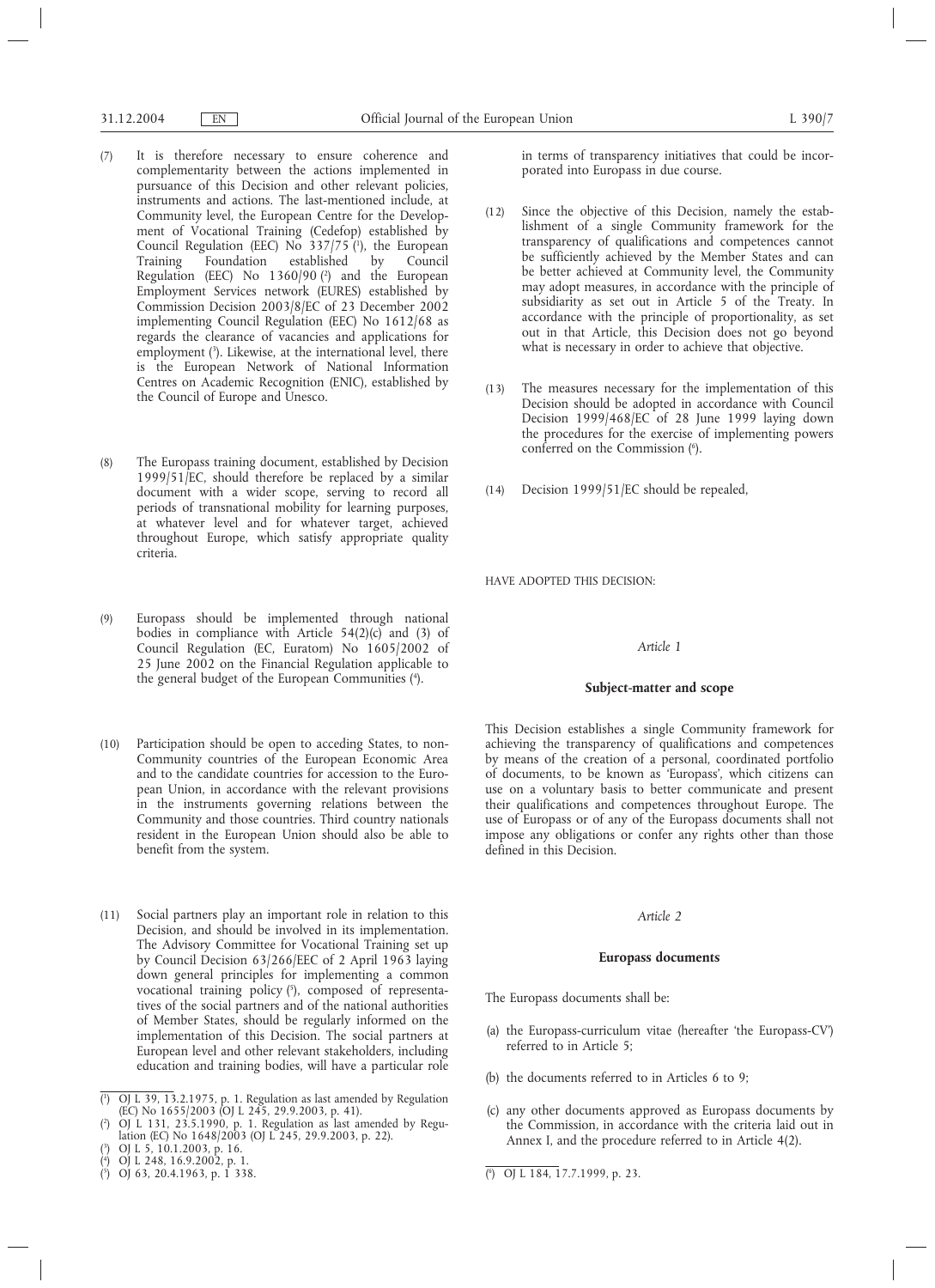### *Article 3*

# **Social partners**

Without prejudice to the procedure referred to in Article 4(2), the Commission shall consult the social partners and other relevant stakeholders at European level, including education and training bodies.

# *Article 4*

# **Committee procedure**

1. For the purposes of Article 2(c), the Commission shall be assisted, depending on the nature of the document concerned, by the Socrates Committee and/or by the Leonardo Committee, established by Decision No 253/2000/EC of the European Parliament and of the Council of 24 January 2000 establishing the second phase of the Community action programme in the field of education 'Socrates' (1 ) and by Council Decision 1999/ 382/EC of 26 April 1999 establishing the second phase of the Community vocational training action programme 'Leonardo da Vinci' (2 ) respectively.

2. Where reference is made to this paragraph, Articles 4 and 7 of Decision 1999/468/EC shall apply, having regard to the provisions of Article 8 thereof.

# *Article 5*

# **Europass-CV**

The Europass-CV shall provide citizens with the opportunity to present in a clear and comprehensive way information on all their qualifications and competences. The Europass-CV shall be as set out in Annex II.

# *Article 6*

# **Europass-Mobility**

The Europass-Mobility shall record periods of learning attended by its holders in countries other than their own. The Europass-Mobility shall be as set out in Annex III.

### *Article 7*

# **Europass-Diploma Supplement**

The Europass-Diploma Supplement shall provide information on its holder's educational achievements at higher education level. The Europass-Diploma Supplement shall be as set out in Annex IV.

# *Article 8*

### **Europass-Language Portfolio**

The Europass-Language Portfolio shall provide citizens with the opportunity to present their language skills. The Europass-Language Portfolio shall be as set out in Annex V.

*Article 9*

# **Europass-Certificate Supplement**

The Europass-Certificate Supplement shall describe the competences and qualifications corresponding to a vocational training certificate. The Europass-Certificate Supplement shall be as set out in Annex VI.

### *Article 10*

# **Europass in the Internet**

In order to implement this Decision, the Commission and the relevant national authorities shall cooperate in setting up and managing a Europass Internet-based information system, which shall include elements managed at Community level and elements managed at national level. The information system supporting the Europass framework shall be as set out in Annex VII.

### *Article 11*

# **National Europass Centres**

1. Each Member State shall be responsible for the implementation of this Decision at national level. For this purpose, each Member State shall designate a National Europass Centre (NEC), which shall be responsible for the coordination at national level of all activities referred to in this Decision and which shall replace or develop, where appropriate, existing bodies currently carrying out similar activities.

A European network of NECs is hereby established. Its activities shall be coordinated by the Commission.

- 2. The NEC shall:
- (a) coordinate, in cooperation with the relevant national bodies, the activities related to making available or issuing the Europass documents or, where appropriate, carry out these activities;
- (b) set up and manage the national information system, in accordance with Article 10;
- (c) promote the use of Europass, including through Internet based services;
- (d) ensure, in cooperation with the relevant national bodies, that adequate information and guidance on the Europass and its documents is made available to individual citizens;
- (e) facilitate the provision of information and guidance on learning opportunities throughout Europe, on the structure of education and training systems, and on other issues related to mobility for learning purposes, in particular through close coordination with relevant Community and national services, and, where appropriate, make available to citizens an introductory guide to mobility;

 $($ <sup>1</sup> ) OJ L 28, 3.2.2000, p. 1. Decision as last amended by Council Regulation (EC) No 885/2004 (OJ L 168, 1.5.2004, p. 1).

<sup>(</sup> 2 ) OJ L 146, 11.6.1999, p. 33. Decision as last amended by Regulation (EC) No 885/2004.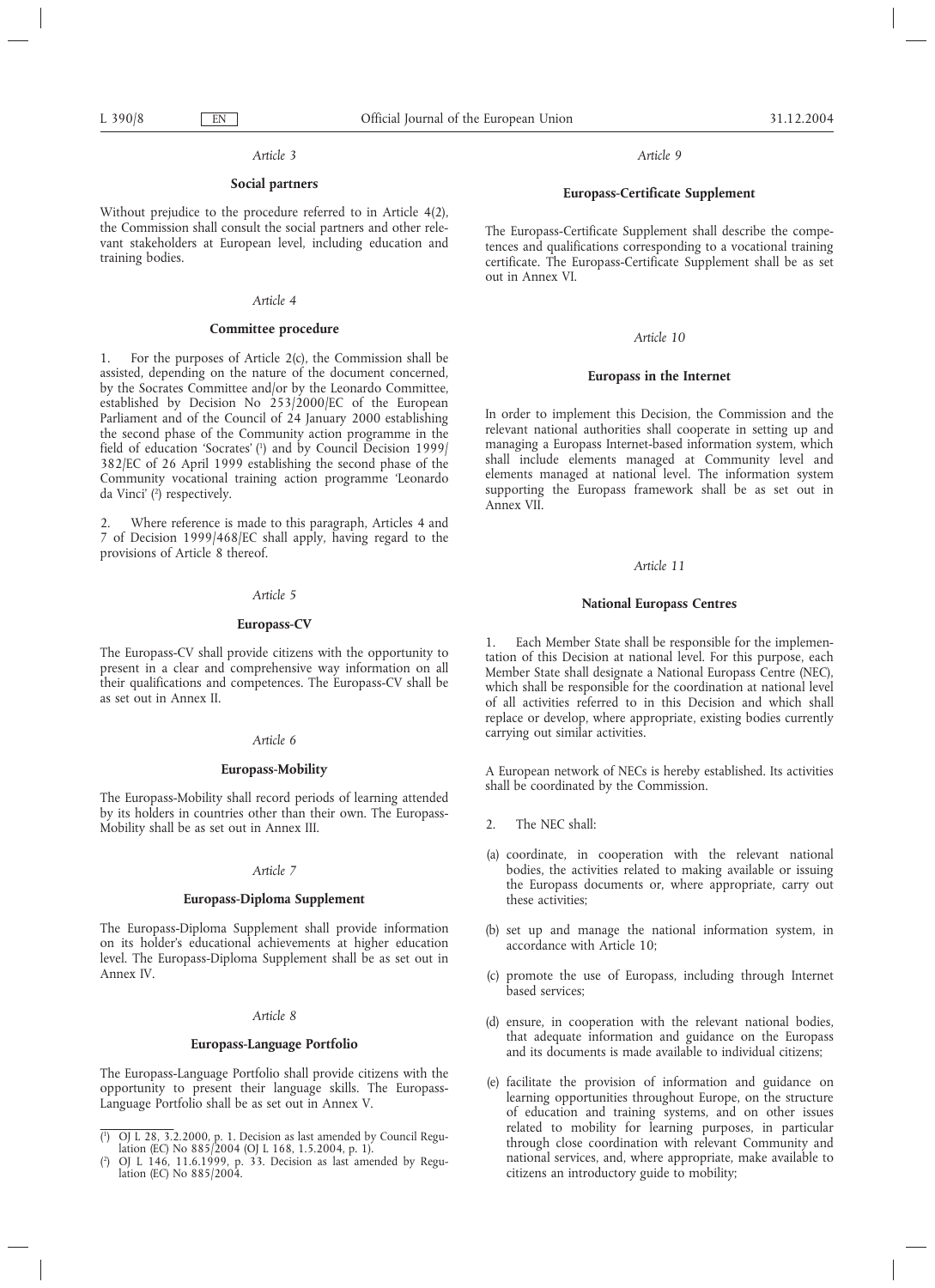(f) manage at national level the Community financial support for all activities related to this Decision;

(g) participate in the European network of NECs.

3. The NEC shall act as an implementation body at national level in accordance with Article 54(2)(c) and (3) of Regulation (EC, Euratom) No 1605/2002.

### *Article 12*

# **Commission's and Member States' joint tasks**

The Commission and the Member States shall:

- (a) ensure that adequate promotion and information activities are carried out at Community and national level, covering inter alia citizens, education and training providers and social partners and enterprises including SMEs, supporting and integrating as necessary the action of the NECs;
- (b) ensure adequate cooperation, at the appropriate level, with relevant services, in particular the EURES service and other Community services;
- (c) take steps to facilitate equal opportunities, in particular by raising awareness among all relevant actors;
- (d) ensure that all relevant stakeholders, including education and training bodies and social partners, are involved in the implementation of this Decision;
- (e) ensure that in all activities related to the implementation of this Decision the relevant Community and national provisions concerning the processing of personal data and the protection of privacy are fully respected.

### *Article 13*

### **Commission tasks**

1. The Commission shall, in cooperation with the Member States, ensure the overall consistency of the actions implemented in pursuance of this Decision with other relevant Community policies, instruments and actions, in particular in the fields of education, vocational training, youth, employment, social inclusion, research and technological development.

2. The Commission shall secure the expertise of the European Centre for the Development of Vocational Training (Cedefop) in implementing this Decision, in accordance with Regulation (EEC) No  $337/75$ . Subject to the same conditions and in the relevant areas, coordination shall be established under the auspices of the Commission with the European Training Foundation as set out by Regulation (EEC) No 1360/90.

3. The Commission shall regularly inform the European Parliament and the Council, as well as other relevant bodies, and in particular the Advisory Committee on Vocational Training, on the implementation of this Decision.

### *Article 14*

# **Participating countries**

1. Participation in the activities referred to in this Decision shall be open to acceding States and to non-Community countries of the European Economic Area in accordance with the conditions laid down in the EEA Agreement.

2. Participation shall also be open to the candidate countries for accession to the European Union in accordance with their respective Europe Agreements.

# *Article 15*

### **Evaluation**

By 1 January 2008 and then every four years, the Commission shall submit to the European Parliament and the Council an evaluation report on the implementation of this Decision, based on an evaluation carried out by an independent body.

### *Article 16*

# **Financial provisions**

The annual appropriations shall be authorised by the budgetary authority within the limits of the financial perspective. The expenditure resulting from this Decision shall be managed as set out in Annex VIII.

### *Article 17*

# **Repeal**

Decision 1999/51/EC is hereby repealed.

### *Article 18*

### **Entry into force**

This Decision shall enter into force on 1 January 2005.

# *Article 19*

# **Addressees**

This Decision is addressed to the Member States.

Done at Strasbourg, 15 December 2004

| For the European Parliament | For the Council |
|-----------------------------|-----------------|
| The President               | The President   |
| J. BORRELL FONTELLES        | A. NICOLAÏ      |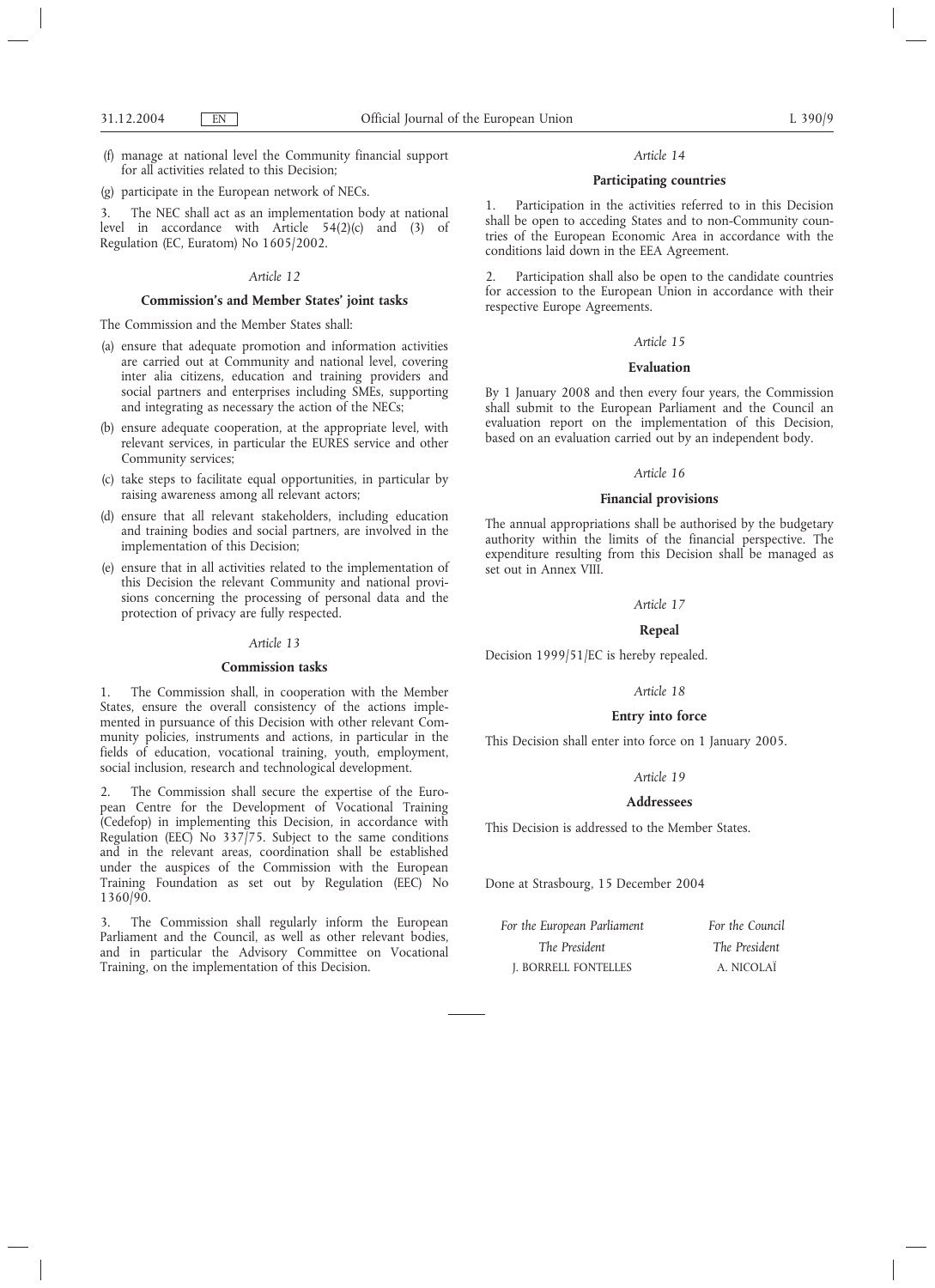# *ANNEX I*

### **Criteria for the introduction of new Europass documents as referred to in Article 2(c)**

*All new Europass documents should respect the following minimum criteria:*

1. Relevance: Europass documents should specifically aim at improving the transparency of qualifications and competences;

2. European dimension: without prejudice to their voluntary nature, Europass documents should potentially be applicable in all Member States;

3. Linguistic coverage: the models of Europass documents should be available at least in all the official languages of the European Union;

4. Feasibility: Europass documents should be fit for effective dissemination, where appropriate through awarding bodies, in both paper and electronic form.

# *ANNEX II*

### **THE EUROPASS-CURRICULUM VITAE (EUROPASS-CV)**

### 1. **Description**

1.1. The Europass-CV builds upon the common European format for curricula vitae (CVs) proposed by Recommendation 2002/236/EC.

It provides individual citizens with a model for the systematic, chronological and flexible presentation of their qualifications and competences. Specific directions on the different fields are provided and a set of guidelines and examples has also been produced to help citizens to complete the Europass-CV.

The Europass-CV includes categories for the presentation of:

— information on personal matters, language proficiency, work experience and educational and training attainments,

— additional competences held by the individual, emphasising technical, organisational, artistic and social skills,

— additional information which might be added to the Europass-CV in the form of one or more annexes.

1.3. The Europass-CV is a personal document, which contains self declarations written by individual citizens.

1.4. The template is quite detailed, but it will be up to the individual citizens to choose which fields to fill. Citizens who complete the electronic form – either downloaded or on line – should be allowed to remove any field which they choose not to complete. For instance, a person who does not indicate his or her sex or who has no specific technical skill to report, should be allowed to remove these fields, so that no blank field appears on the screen or in the printed version.

1.5. The Europass-CV is the backbone of the Europass: a Europass portfolio for a given citizen will include the Europass-CV completed by the citizen himself or herself, and one or more other Europass documents, according to the specific learning and working history of that citizen. The electronic form of the Europass-CV should make it possible to establish links from its sections to the relevant Europass documents, for instance from the education and training section to a Diploma Supplement or a Certificate Supplement.

In accordance with Article 12(e) of this Decision, in managing the Europass-CV, particularly in its electronic form, appropriate measures should be taken by the competent authorities to ensure that the relevant Community and national provisions concerning the processing of personal data and the protection of privacy are fully respected.

### 2. **Common structure of the Europass-CV**

In the box below, the model for the structure and text of the Europass-CV is indicated. The layout of both the paper and the electronic form, as well as modifications of the structure and text, will be agreed between the Commission and the competent national authorities.

Text in italics is meant as an aid to completing the document.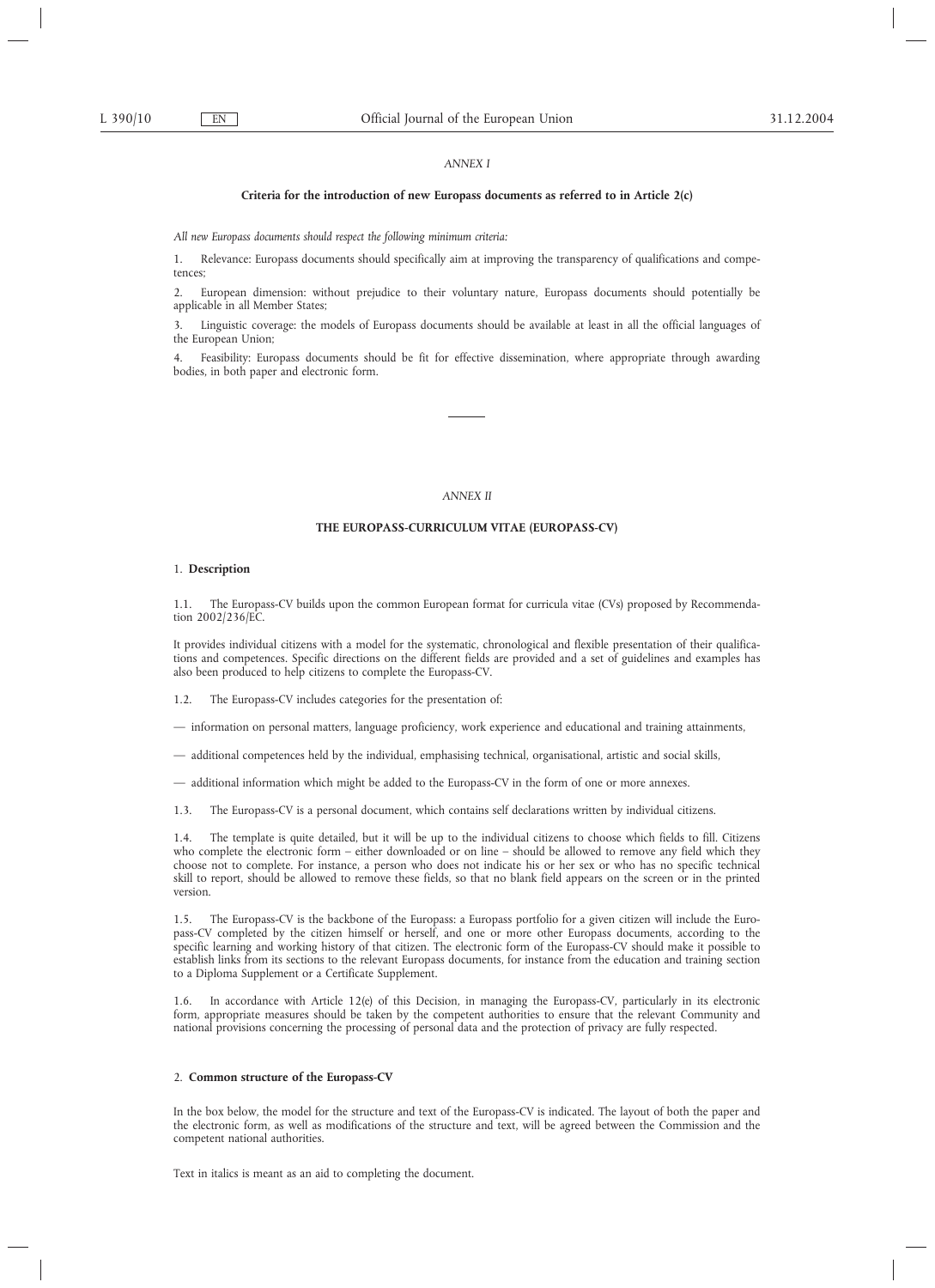(Europass logo)

EUROPASS-CURRICULUM VITAE

PERSONAL DATA

Individual citizens can choose which field to complete

Name SURNAME, other name(s) Address House number, street name, postcode, city, country

Telephone

Fax

E-mail

Nationality

Date of birth Day, month, year

Sex

OCCUPATIONAL PROFILE WORK EXPERIENCE

 $-$  Dates (from  $-$  to) Add separate entries for each relevant post occupied, starting with the most recent.

- Name and address of employer
- Type of business or sector
- Occupation or position held
- Main activities and responsibilities

# EDUCATION AND TRAINING

- Dates (from to) Add separate entries for each relevant course you have completed, starting with the most recent.
- Name and type of organisation providing education and training
- Principal subjects/occupational skills covered
- Title of qualification awarded
- Level in national classification (if appropriate)

# PERSONAL SKILLS AND COMPETENCES

Acquired in the course of life and career but not necessarily covered by formal certificates and diplomas.

Mother tongue:

Other languages:

- Understanding
- Reading: Indicate level: see instructions.
- Listening: Indicate level: see instructions.
- Speaking
- Conversation: Indicate level: see instructions.
- Presentation: Indicate level: see instructions.
- Writing: Indicate level: see instructions.

Social skills and competences

Living and working with other people, in positions where communication is important and situations where teamwork is essential (for example culture and sports), in multicultural environments, etc.

Describe these competences and indicate where they were acquired. Organisational skills and competences Coordination and administration of people, projects and budgets; at work, in voluntary work (for example culture and sports) and at home, etc. Describe these competences and indicate where they were acquired. Computer skills and competences Word processing and other applications, database searching, acquaintance with Internet, advanced skills (programming etc.). Describe these competences and indicate where they were acquired. Technical skills and competences With specific kinds of equipment, machinery, etc. other than computers. Describe these competences and indicate where they were acquired. Artistic skills and competences Music, writing, design, etc. Describe these competences and indicate where they were acquired. Other skills and competences Competences not mentioned above. Describe these competences and indicate where they were acquired. Driving licence(s) State here whether you hold a driving licence and if so for which category of vehicle. Additional information Include here any other information that may be relevant, for example contact persons, references, etc. Annexes List any attached annexes.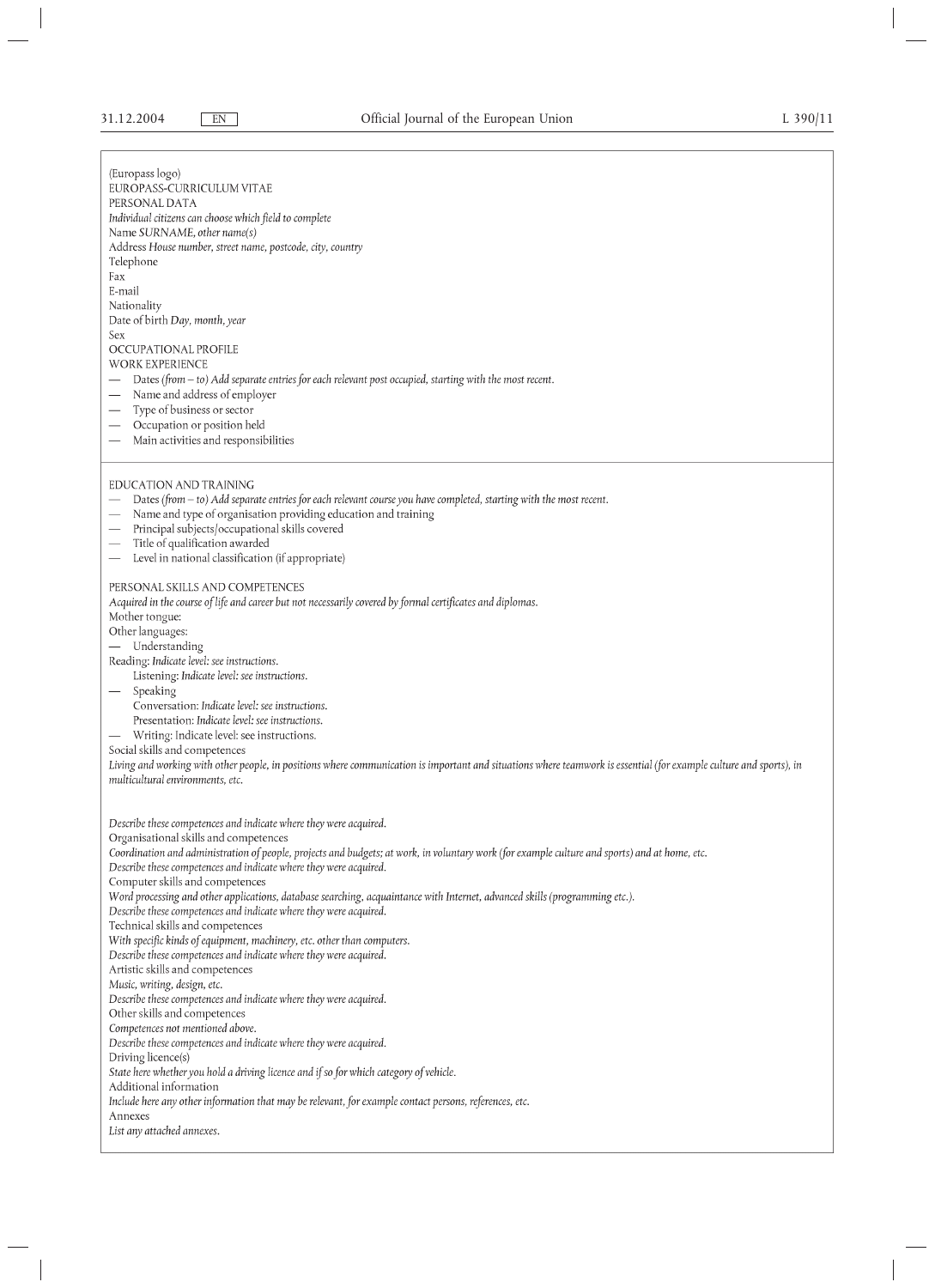### *ANNEX III*

# **THE EUROPASS-MOBILITY**

### 1. **Description**

1.1. The Europass-Mobility is meant to record, using a common European format, a European learning pathway as defined in section 1.2.

It is a personal document, recording the specific European learning pathway achieved by its holder and it will help the holder better to communicate what he/she gained through this experience, particularly in terms of competences.

1.2. A European learning pathway is a period that a person – of whatever age, educational level and occupational status – spends in another country for learning purposes and that:

(a) either takes place within the framework of a Community programme in the field of education and training,

(b) or satisfies all the following quality criteria:

- the period spent in another country takes place within the framework of a learning initiative based in the country of provenance of the person that follows it,
- the organisation responsible for the learning initiative in the country of provenance (sending organisation) stipulates with the host organisation and submits to the National Europass Centre, or a body delegated to manage the Europass-Mobility in the country of provenance, a written agreement on the content, objectives and duration of the European learning pathway, ensuring that appropriate linguistic preparation is provided to the person concerned, and identifying a mentor in the host country, charged with assisting, informing, guiding and monitoring the person concerned,
- each of the countries involved should be a Member State of the European Union or an EFTA/EEA country,
- where appropriate, the sending organisation and the host organisation cooperate in providing the person concerned with appropriate information about workplace health and safety, labour law, equality measures and other work-related provisions applying in the host country.

1.3. The Europass-Mobility is completed by the sending and host organisation involved in the mobility project, in a language agreed between them and the person concerned.

Citizens who are awarded a Europass-Mobility are entitled to ask for a translation in a second language, chosen by them from amongst the languages of the sending and host organisations or a third European language. In the case of a third language, the responsibility for translation rests with the sending organisation.

1.4. The Europass-Mobility includes personal data (see paragraph 2 below). The name of the person who is awarded the Europass-Mobility is the only compulsory piece of personal data. The organisations completing the Europass-Mobility may only complete the other fields concerning personal data if the person concerned agrees to it.

The field 'Qualification' is also not compulsory, in recognition of the fact that not all education or training initiatives lead to a formal qualification.

Any arrangement for completing the Europass-Mobility in electronic form – either downloaded or on line – should allow any field, which has not been completed to be removed, so that no blank field appears on the screen or in the printed version.

- 1.5. The National Europass Centre is responsible for ensuring that:
- Europass-Mobility documents are only released to record European learning pathways,
- all Europass-Mobility documents are completed in electronic form,
- all Europass-Mobility documents are also awarded to their holders in paper form, using a folder specifically produced in cooperation with the Commission.

1.6. In accordance with Article 12(e) of this Decision, in managing the Europass-Mobility, particularly in its electronic form, appropriate measures should be taken by the competent authorities to ensure that the relevant Community and national provisions concerning the processing of personal data and the protection of privacy are fully respected.

### 2. **Common format of the Europass-Mobility**

In the box below, the structure and the text of the Europass-Mobility are indicated. The layout of both the paper and the electronic forms, as well as modifications of the structure and text, will be agreed between the Commission and the competent national authorities.

Each item of text is numbered, to facilitate its retrieval in a multilingual glossary. Text in italics is meant as an aid to completing the document. Fields marked with a star (\*) are not compulsory.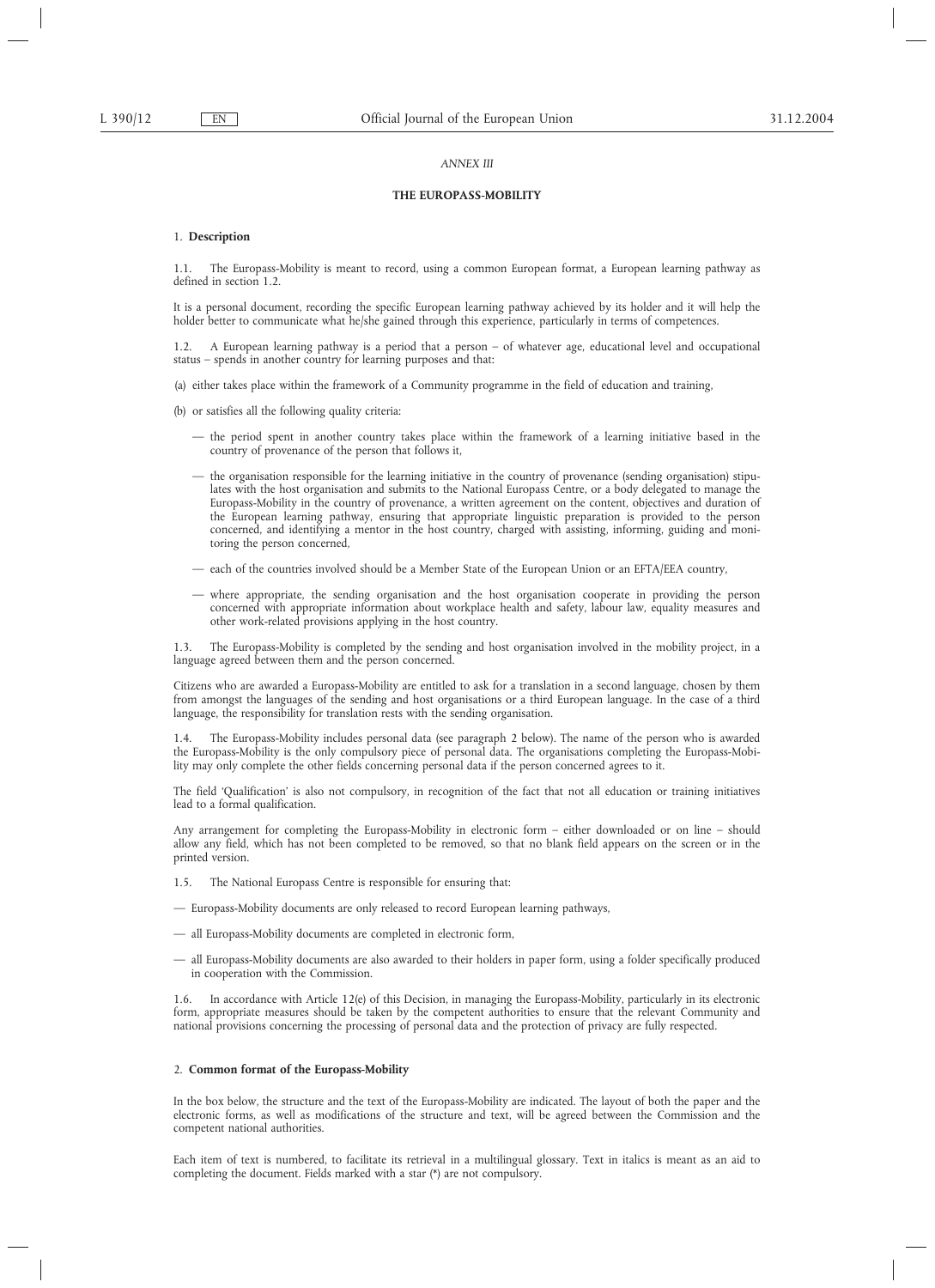$(2)$  $(3)$  $_{\rm by}$ 

 $(5)$ 

(Europass logo) EUROPASS-MOBILITY (1) This Europass-Mobility is awarded to first name and surname of the holder (4) organisation responsible for organising the learning initiative in the country of provenance on date dd/mm/yyyy (6) Signature/stamp (signature and stamp of the organisation awarding the document) (7) PERSONAL DATA ON THE HOLDER (8) Surname (9) First name / Other names  $(10)$  Signature (11) \* Address House number, street name, postcode, city, country (12) \* Contact e.g. e-mail, telephone  $(13)$  \* Date of birth  $dd/mm/yyy$  $(14)$  \* Nationality (15) \* Space for photograph (16) EUROPEAN LEARNING PATHWAY (17) Education or training initiative followed in the course of which the European pathway was completed (18) \* Qualification diploma, title or other certificate to which the learning initiative leads, if any  $(19)$  Duration of the European pathway (20) From dd/mm/yyyy to dd/mm/yyyy (21) Details of the host partner (22) Name and function of the mentor (23) Content of the European pathway. (24) This section should provide relevant details, as appropriate, of the education or training followed or the work experience acquired during the European pathway and, where appropriate, the skills and competences acquired and the method of assessment. (25) The description should highlight how the European pathway improved: the acquaintance of the holder with the technical skills and competences specifically related to the particular subject field of his/her education or training initiative; - the holder's language skills; - the holder's social skills and competences, including in particular those relating to intercultural experiences;

- the holder's organisational skills and competences;
- any other skills and competences of the holder.
- (26) Signatures of the host partner and the holder.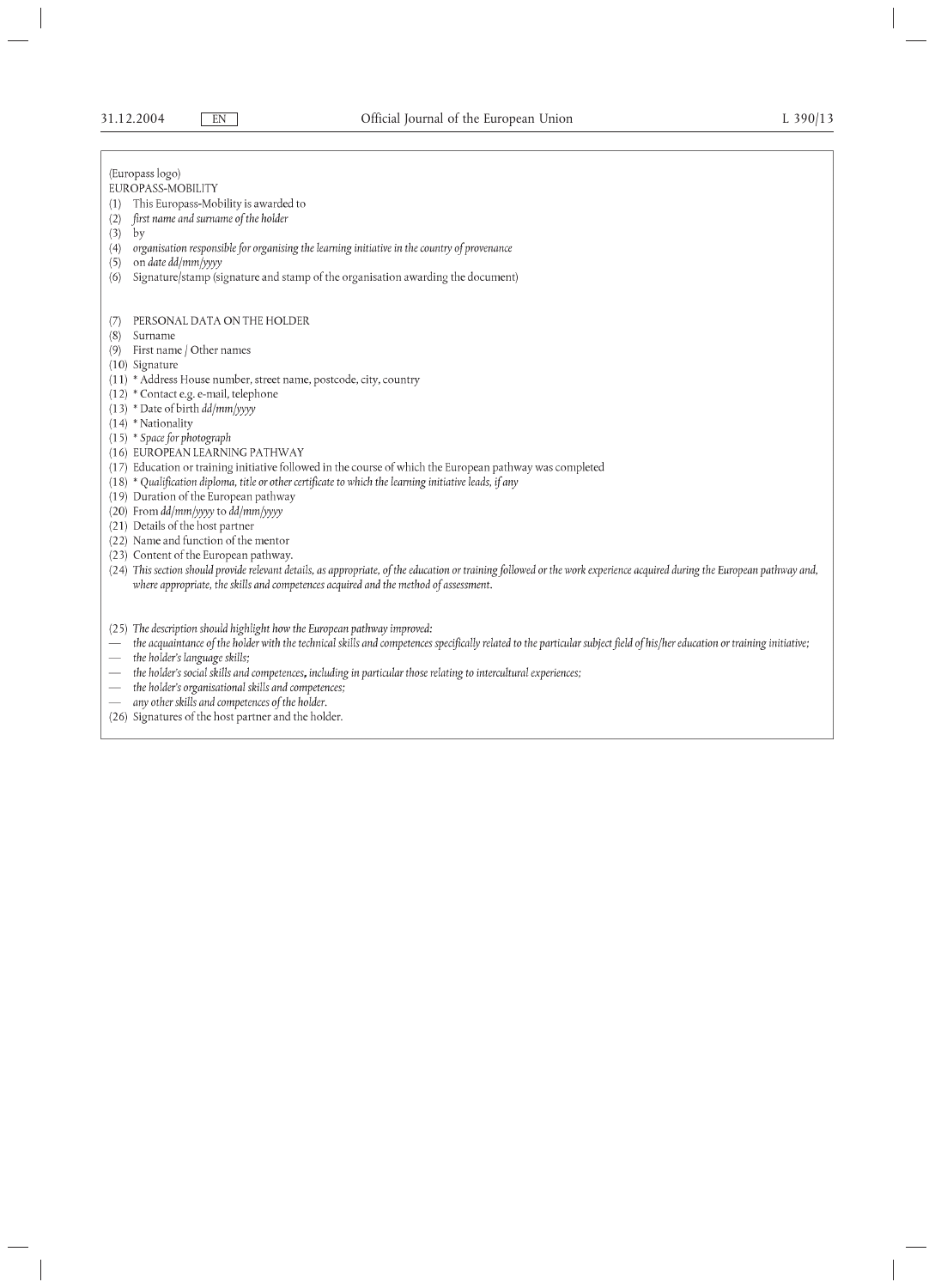### *ANNEX IV*

# **THE EUROPASS-DIPLOMA SUPPLEMENT**

# 1. **Description**

1.1. The Europass-Diploma Supplement (DS) is a document attached to a higher education diploma, in order to make it easier for third persons – particularly persons in another country – to understand what the diploma means in terms of knowledge and competences acquired by its holder.

To this end, the DS describes the nature, level, context, content and status of the studies that were pursued and successfully completed by the individual who holds the original diploma to which the DS is attached. It is therefore a personal document, referring to its specific holder.

The DS does not replace the original diploma and does not give any entitlement to formal recognition of the original diploma by academic authorities of other countries. On the other hand, it facilitates a sound appreciation of the original diploma, so that it can be helpful to obtain recognition by the competent authorities or by admission staff of higher education institutions.

1.3. The DS is produced by the competent national authorities in accordance with a template that has been developed by a joint European Commission – Council of Europe – UNESCO working party that tested and refined it. The DS template is available in the official languages of the European Union. It is a flexible, non-prescriptive tool, which is conceived for practical purposes, can be adapted to local needs and is subject to regular revisions.

1.4. The DS includes eight sections, that identify the holder of the qualification (1) and the qualification itself (2), give information on the level of the qualification (3), the contents and results gained (4), and the function of the qualification (5), allow for further information (6), certify the Supplement (7) and, finally, give information on the national higher education system (8). Information in all eight sections should be provided. Where information is not provided, an explanation should be given. Institutions have to apply to the DS the same authentication procedures as for the qualification itself.

1.5. In accordance with Article 12(e) of this Decision, in managing the DS, particularly in its electronic copy, appropriate measures should be taken by the competent authorities to ensure that the relevant Community and national provisions concerning the processing of personal data and the protection of privacy are fully respected.

### 2. **Common structure of the DS**

In the box below, the common, non-binding model of structure and text of the DS is indicated. The layout of both the paper and electronic copies will be agreed with the competent national authorities.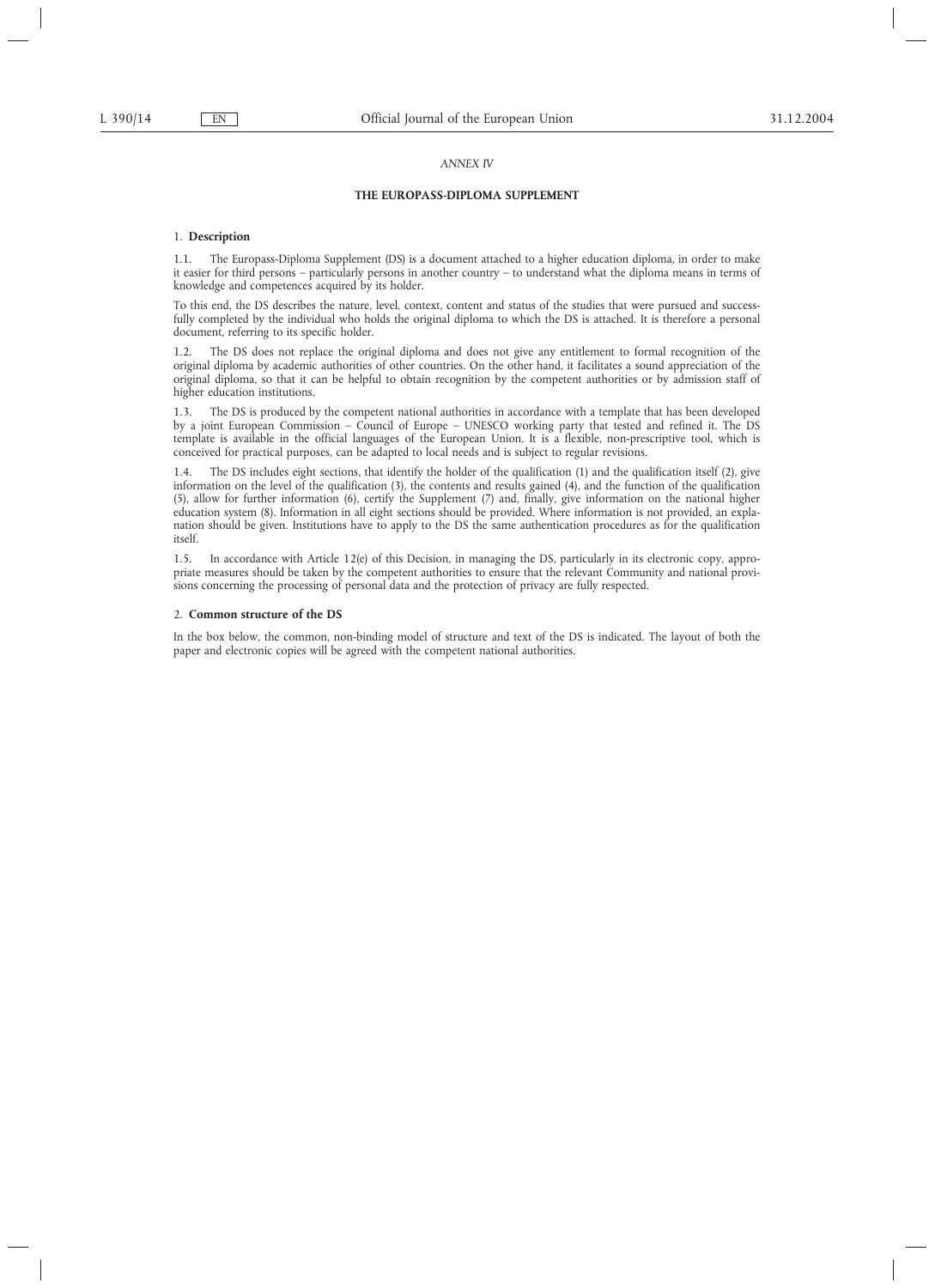| (Europass logo)                       | DIPLOMA SUPPLEMENT                                                                                                                                                                                                                                                                                                     |
|---------------------------------------|------------------------------------------------------------------------------------------------------------------------------------------------------------------------------------------------------------------------------------------------------------------------------------------------------------------------|
| 1.                                    | Information identifying the holder of the qualification                                                                                                                                                                                                                                                                |
| 1.1/1.2                               | Family Name / First Name:                                                                                                                                                                                                                                                                                              |
| 1.3                                   | Date, Place, Country of Birth:                                                                                                                                                                                                                                                                                         |
| 1.4                                   | Student Number or Code:                                                                                                                                                                                                                                                                                                |
| 2.<br>2.1<br>2.2<br>2.3<br>2.4<br>2.5 | Information identifying the qualification<br>Name of Qualification (Full, Abbreviated):<br>Name of Title (Full, Abbreviated):<br>Main Field(s) of Study for the Qualification:<br>Name of Institution Awarding Qualification:<br>Name of Institution Administering Studies:<br>Language(s) of Instruction/Examination: |
| 3.                                    | Information on the level of the qualification                                                                                                                                                                                                                                                                          |
| 3.1                                   | Level of Qualification:                                                                                                                                                                                                                                                                                                |
| 3.2                                   | Official Length of Programme:                                                                                                                                                                                                                                                                                          |
| 3.3                                   | Access Requirement(s):                                                                                                                                                                                                                                                                                                 |
| 4.                                    | Information on the contents and results gained                                                                                                                                                                                                                                                                         |
| 4.1                                   | Mode of Study:                                                                                                                                                                                                                                                                                                         |
| 4.2                                   | Programme Requirements:                                                                                                                                                                                                                                                                                                |
| 4.3                                   | Programme Details:                                                                                                                                                                                                                                                                                                     |
| 4.4                                   | Grading Scheme, grade distribution guidance                                                                                                                                                                                                                                                                            |
| 4.5                                   | Overall Classification:                                                                                                                                                                                                                                                                                                |
| 5.                                    | Information on the function of the qualification                                                                                                                                                                                                                                                                       |
| 5.1                                   | Access to Further Study:                                                                                                                                                                                                                                                                                               |
| 5.2                                   | Professional Status:                                                                                                                                                                                                                                                                                                   |
| 6.                                    | Additional information                                                                                                                                                                                                                                                                                                 |
| 6.1                                   | Additional Information:                                                                                                                                                                                                                                                                                                |
| 6.2                                   | Additional Information Sources:                                                                                                                                                                                                                                                                                        |
| 7.                                    | Certification of the supplement<br>This Diploma Supplement refers to the following original Documents:<br>Official stamp or seal:                                                                                                                                                                                      |
| 8.                                    | Information on the national higher education system:                                                                                                                                                                                                                                                                   |
| 8.1                                   | Types of Institutions and Institutional Control:                                                                                                                                                                                                                                                                       |
| 8.2                                   | Types of programmes and degrees awarded:                                                                                                                                                                                                                                                                               |
| 8.3                                   | Approval/Accreditation of Programmes and Degrees:                                                                                                                                                                                                                                                                      |
| 8.4                                   | Organisation Studies:                                                                                                                                                                                                                                                                                                  |
| 8.4.1                                 | Integrated "Long" (one-Tier-) Programmes: (Diploma degrees, Magister Artium, Staatsprüfung):                                                                                                                                                                                                                           |
| 8.4.2                                 | First/Second Degree Programmes (Two-tier): (Bakkalaureus/Bachelor - Magister /Master degrees):                                                                                                                                                                                                                         |
| 8.5                                   | Specialised Graduate Studies:                                                                                                                                                                                                                                                                                          |
| 8.6                                   | Doctorate:                                                                                                                                                                                                                                                                                                             |
| 8.7                                   | Grading Scheme:                                                                                                                                                                                                                                                                                                        |
| 8.8                                   | Access to Higher Education:                                                                                                                                                                                                                                                                                            |
| 8.9                                   | National Sources of Information:                                                                                                                                                                                                                                                                                       |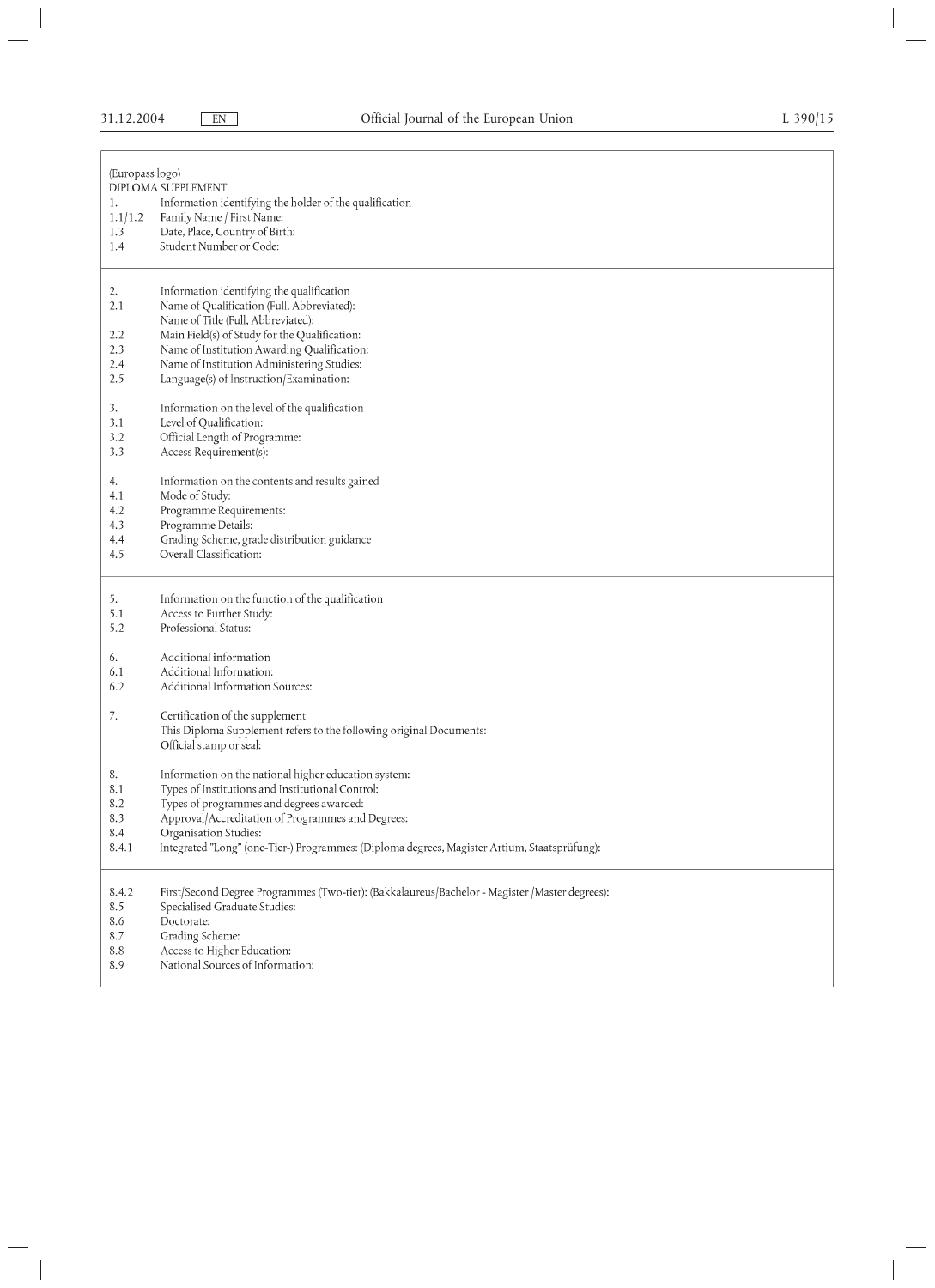# *ANNEX V*

# **THE EUROPASS-LANGUAGE PORTFOLIO**

### 1. **Description**

1.1. The Europass-Language Portfolio (LP), developed by the Council of Europe, is a document in which language learners can record their language learning and cultural experiences and competences.

1.2. The LP has two functions: pedagogic and reporting.

As regards the former, it is designed to enhance the motivation of language learners to improve their ability to communicate in different languages and to pursue new learning and intercultural experiences. It seeks to help learners to reflect on their learning objectives, plan their learning and learn autonomously.

As regards its reporting function, the LP aims to document its holder's language proficiency in a comprehensive, informative, transparent and reliable way. It helps learners take stock of the levels of competence they have reached in one or several foreign languages and enables them to inform others in a detailed and internationally comparable manner. All competence is valued, regardless of whether it is gained inside or outside the ambit of formal education.

- 1.3. The LP contains:
- a language passport which its owner regularly updates. The owner describes his/her language skills, in accordance with common criteria accepted throughout Europe,
- a detailed language biography describes the owner's experiences in each language,
- a dossier enables examples of personal work to be kept to illustrate language skills.

The Europass-Language Portfolio is the property of the learner.

1.4. A set of common principles and guidelines has been agreed for all Portfolios. Different models are being developed in Council of Europe member States depending on the age of learners and national contexts. All models should conform to agreed principles and be approved by the European Validation Committee in order to use the Council of Europe logo. A model is given below for the language passport, which is the section of the Portfolio which has to be completed in accordance with a defined structure.

1.5. In accordance with Article 12(e) of this Decision, in managing the LP, particularly in its electronic form, appropriate measures should be taken by the competent authorities to ensure that the relevant Community and national provisions concerning the processing of personal data and the protection of privacy are fully respected.

# 2. **Common structure of the Language Passport section of the LP**

In the box below, the common, non-binding model of structure and text of the Language Passport section of the LP is indicated. The layout of the paper and electronic copies will be agreed with the competent national authorities.

(Europass logo)

LANGUAGE PASSPORT

Profile of Language Skills

Mother tongue(s): [indicate]

| Language:       | Writing | Spoken interaction | Spoken production | Reading | Listening |
|-----------------|---------|--------------------|-------------------|---------|-----------|
| Self-assessment |         |                    |                   |         |           |

(To be repeated as many times as necessary.)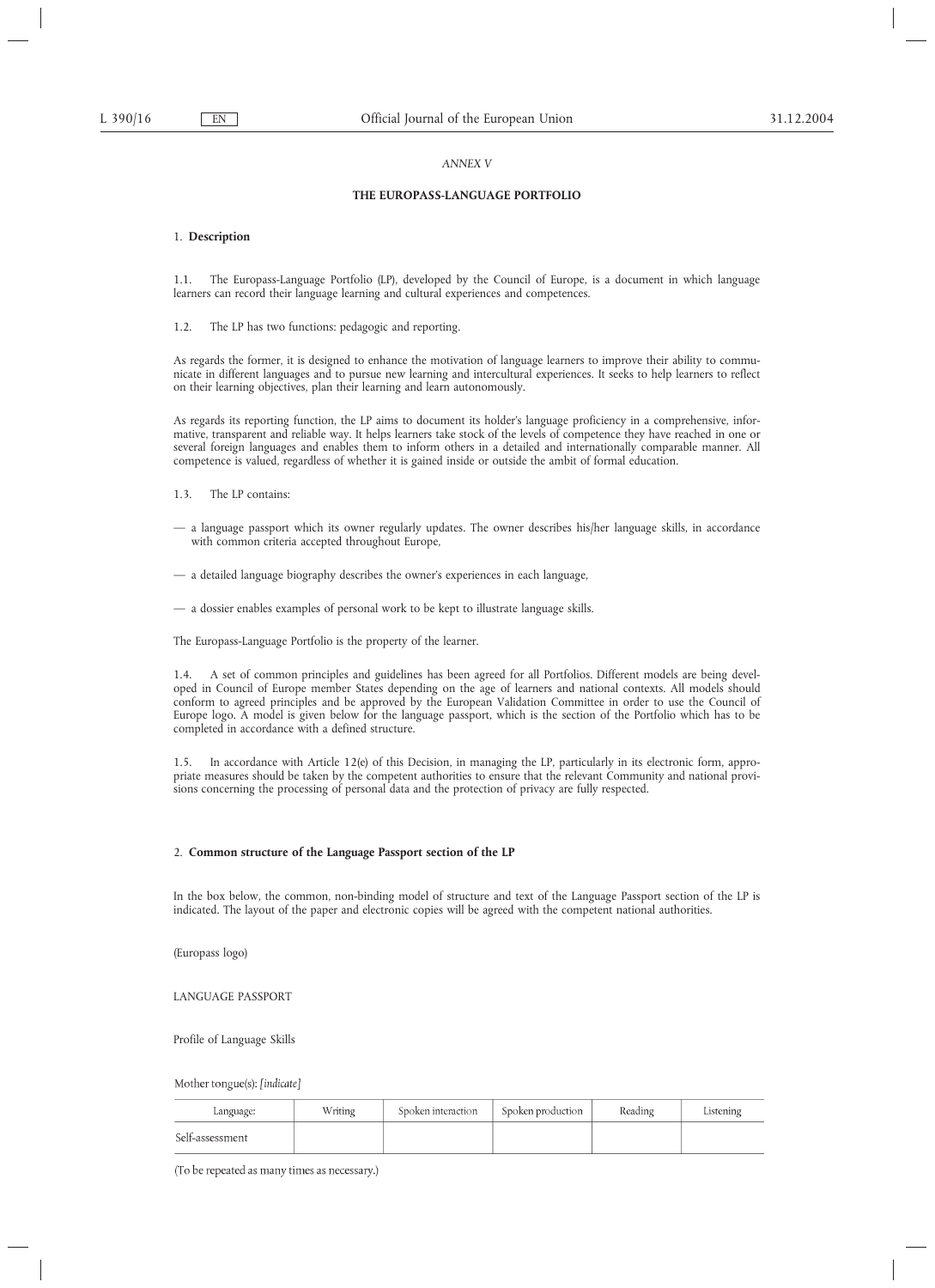Summary of language learning and intercultural experiences

Language learning and use in country/region where the language is not spoken

| Language:                                        | Up to 1 year | Up to 3 years | Up to 5 years | Over 5 years |
|--------------------------------------------------|--------------|---------------|---------------|--------------|
| Primary/ secondary/ vocational<br>education      |              |               |               |              |
| Higher education                                 |              |               |               |              |
| Adult education                                  |              |               |               |              |
| Other courses                                    |              |               |               |              |
| Regular use in the workplace                     |              |               |               |              |
| Regular contact with speakers of the<br>language |              |               |               |              |
| Other                                            |              |               |               |              |

Further information on language and intercultural experiences:

(To be repeated as many times as necessary.)

Stays in a region where the language is spoken

| Language:                                                      | Up to 1 month | Up to 3 months | Up to 5 months | Over 5 months |  |  |
|----------------------------------------------------------------|---------------|----------------|----------------|---------------|--|--|
| Using the language for study or<br>training                    |               |                |                |               |  |  |
| Using the language at work                                     |               |                |                |               |  |  |
| Other                                                          |               |                |                |               |  |  |
| Further information on language and intercultural experiences: |               |                |                |               |  |  |
| Certificates and diplomas                                      |               |                |                |               |  |  |
| Level:<br>Language:                                            |               |                |                |               |  |  |

Title:

Awarded by:

Year:

(To be repeated as many times as necessary.)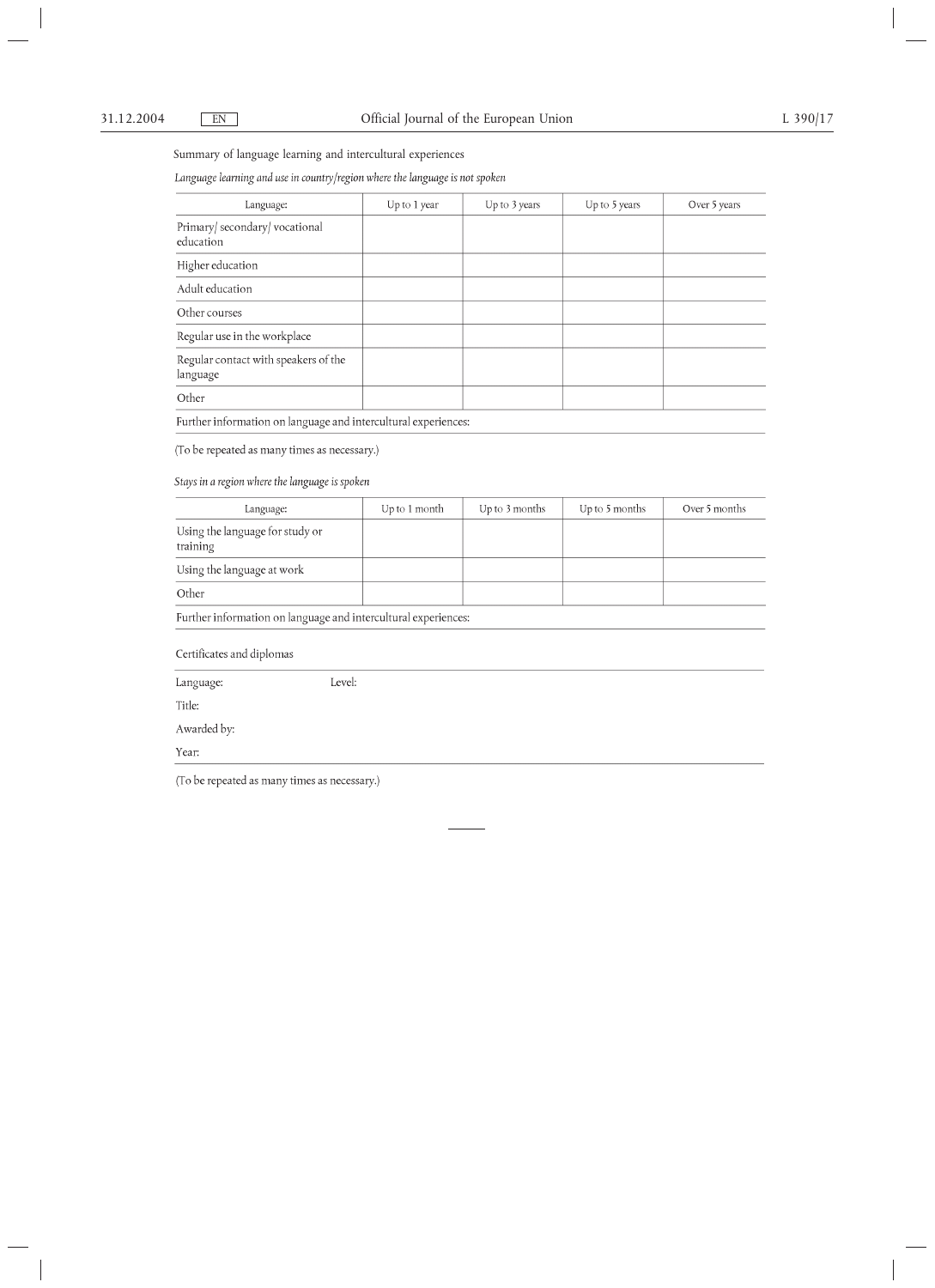### *ANNEX VI*

# **THE EUROPASS-CERTIFICATE SUPPLEMENT**

# 1. **Description**

1.1. The Europass-Certificate Supplement (CS) is a document attached to a vocational certificate, in order to make it easier for third persons – particularly persons in another country – to understand what the certificate means in terms of competences acquired by its holder.

To this end, the CS provides information on:

- the skills and competences acquired,
- the range of occupations accessible,
- the awarding and accreditation bodies,
- the level of the certificate,
- the different ways of acquiring the certificate,
- the entry requirements and access opportunities to next level education.

1.2. The CS does not replace the original certificate and does not give any entitlement to formal recognition of the original certificate by authorities of other countries. On the other hand, it facilitates a sound appreciation of the original certificate, so that it can be helpful to obtain recognition by the competent authorities.

1.3. CS's are produced by the competent authorities at national level and issued to citizens who hold the corresponding certificate in accordance with procedures agreed at national level.

### 2. **Common structure of the CS**

In the box below, the common model of structure and text of the CS is indicated. The layout of both the paper and the electronic form will be agreed, as well as any modifications of the structure and text, between the Commission and the competent national authorities.

### (Europass logo)

# CERTIFICATE SUPPLEMENT

- $1.$ Title of the certificate (in the original language):
- Translated title of the certificate (this translation has no legal status):  $2.$
- Profile of skills and competences:  $\mathcal{Z}$
- $\overline{4}$ Range of occupations accessible to the holder of the certificate (if applicable):

Official basis of the certificate 5. Name and status of the body awarding the certificate: Name and status of the national/regional/sectoral authority providing accreditation/recognition of the certificate: Level of the certificate (national or international): Grading scale / Pass requirements: Access to next level of education/training: International agreements: Legal basis of the certificate:

#### 6. Officially recognised ways of acquiring the certificate:

- (A) Description of vocational education and training received:
	- School-/training centre-based:
	- Workplace-based:
	- Accredited prior learning:
- (B) Percentage of total programme (%):
- Duration (hours/weeks/months/years):  $(C)$ Total duration of the education/training leading to the certificate:
- Entry / access requirements:
- Additional information:
- Further information (including a description of the national qualifications system) available at: www.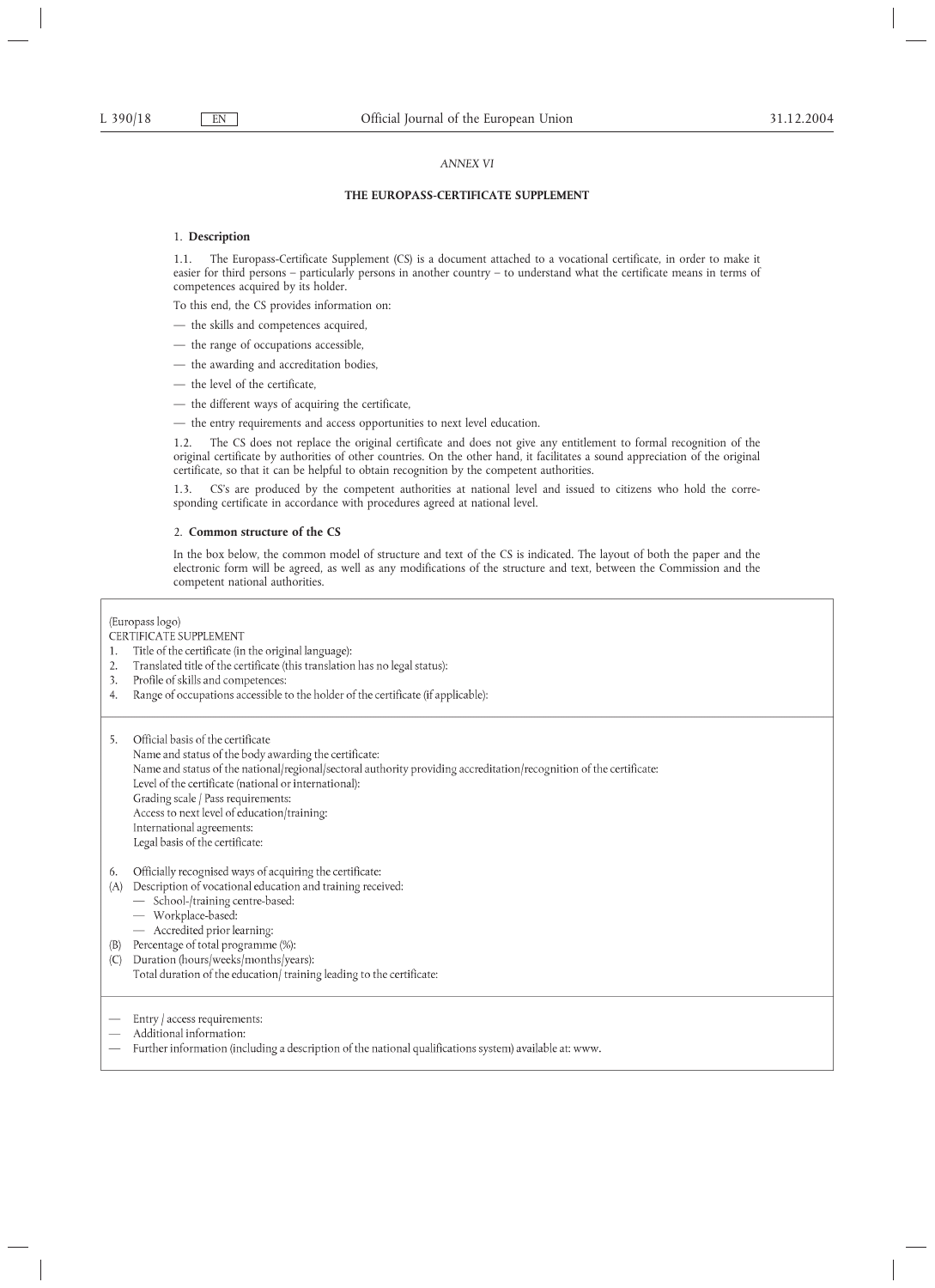### *ANNEX VII*

# **INFORMATION SYSTEM**

The Commission and the Member States will cooperate to ensure that the individual citizens are allowed to complete, through the Internet, their Europass-CV and any other Europass document which does not need to be issued by authorised bodies.

All Europass documents issued by authorised bodies are completed in electronic form and made available to their holders. While choices concerning the appropriate technological instrument should be made in cooperation by the Commission and the relevant national authorities taking into account the state of the art and the existing national systems, the features listed below should be ensured.

### 1. **Design principles**

Open system. The Europass information system should be developed taking into account the opportunity for future developments, with particular reference to the inclusion of further documents in the Europass framework and to integration with information services on job and learning opportunities.

Interoperability. The parts of the Europass information system managed at national level in the different countries should be fully interoperable with each other and with the parts managed at Community level.

### 2. **Document management and access**

All Europass documents issued by authorised bodies should be completed in electronic form, in accordance with the procedures agreed between the issuing bodies and the National Europass Centre and in conformity with the procedures agreed at European level.

2.2. The Europass-CV and any other Europass document which does not need to be issued by authorised bodies should also be available in electronic form.

- Citizens will be entitled:
- to complete through the Internet their Europass-CV and any other Europass document which does not need to be issued by authorised bodies,
- to establish, update and remove links between their Europass-CV and their other Europass documents,
- to attach any other supporting documents to their Europass documents,

— to print totally or partially their Europass and its annexes, if any.

2.4. Access to documents, including personal data, will be allowed only for the person concerned, in conformity with the relevant Community and national provisions concerning the processing of personal data and the protection of privacy.